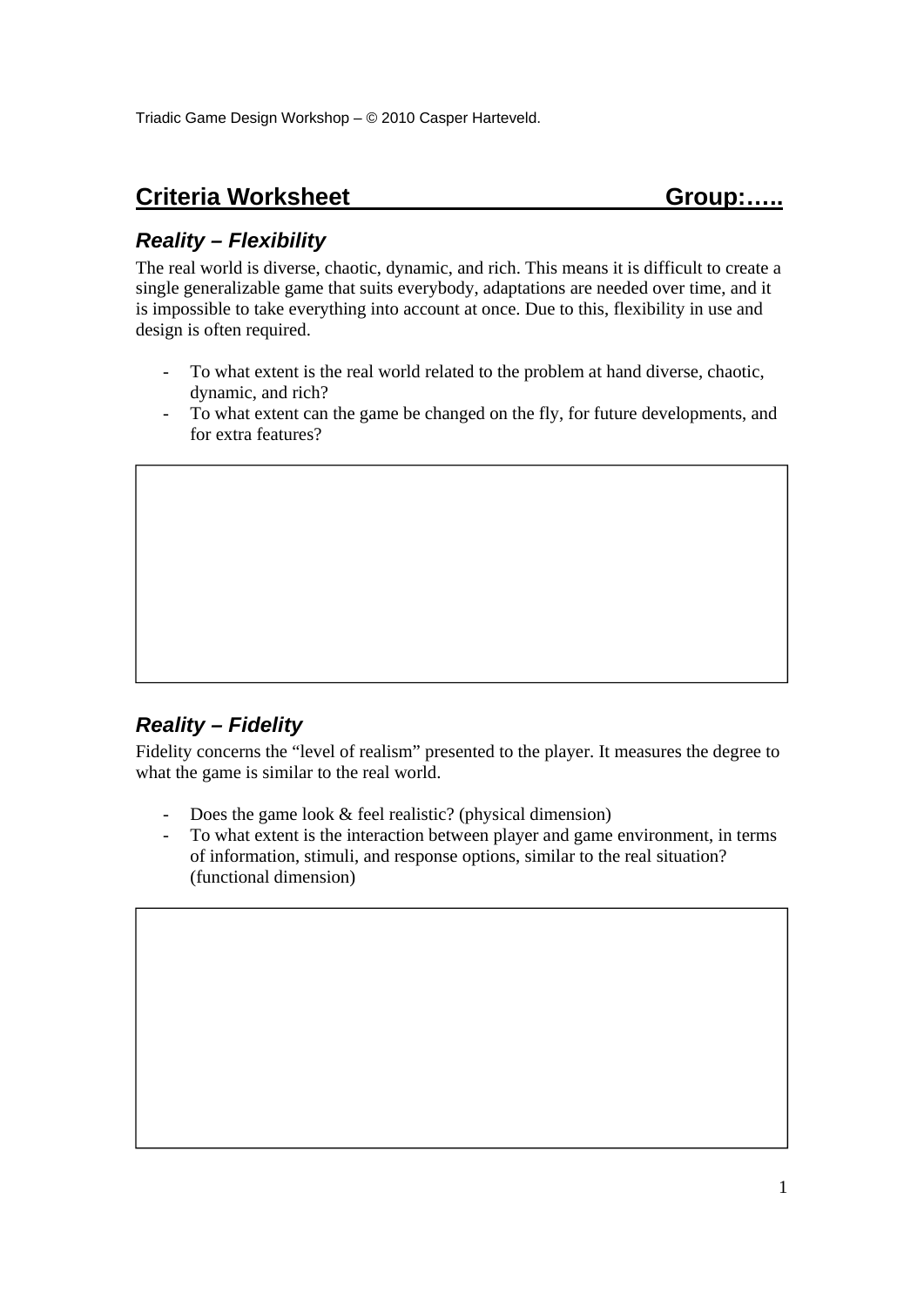### *Reality – Validity*

Whereas fidelity is about "similarity" in the appearance of a game, validity is about the correspondence of what in the game happens and what it does in the real world. The degree of correspondence between the game and the real world or to what extent it is isomorphic is what this criterion measures. To determine this, we have to look into the extend that investigation of the game provides the same outcomes as would investigation in the real world.

- Do the factors and their relationships correspond to the real world? (structural validity)
- Do the processes correspond to the real world? (process validity)

#### *Meaning – Motivation*

Motivation is the willingness and persistence to invest time and energy into an activity. A game environment may be a great initial motivator to be involved in the first place but for continuous and further involvement to take place, the player needs to be motivated by the subject in accordance to the play elements, not just by the play elements alone.

- Does the target group want to learn the subject of the game or are they willing to contribute to something valuable?
- Is the target group willing to invest time and energy to achieve the purpose of the game?
- To what extent are players intrinsically and to what extent extrinsically motivated?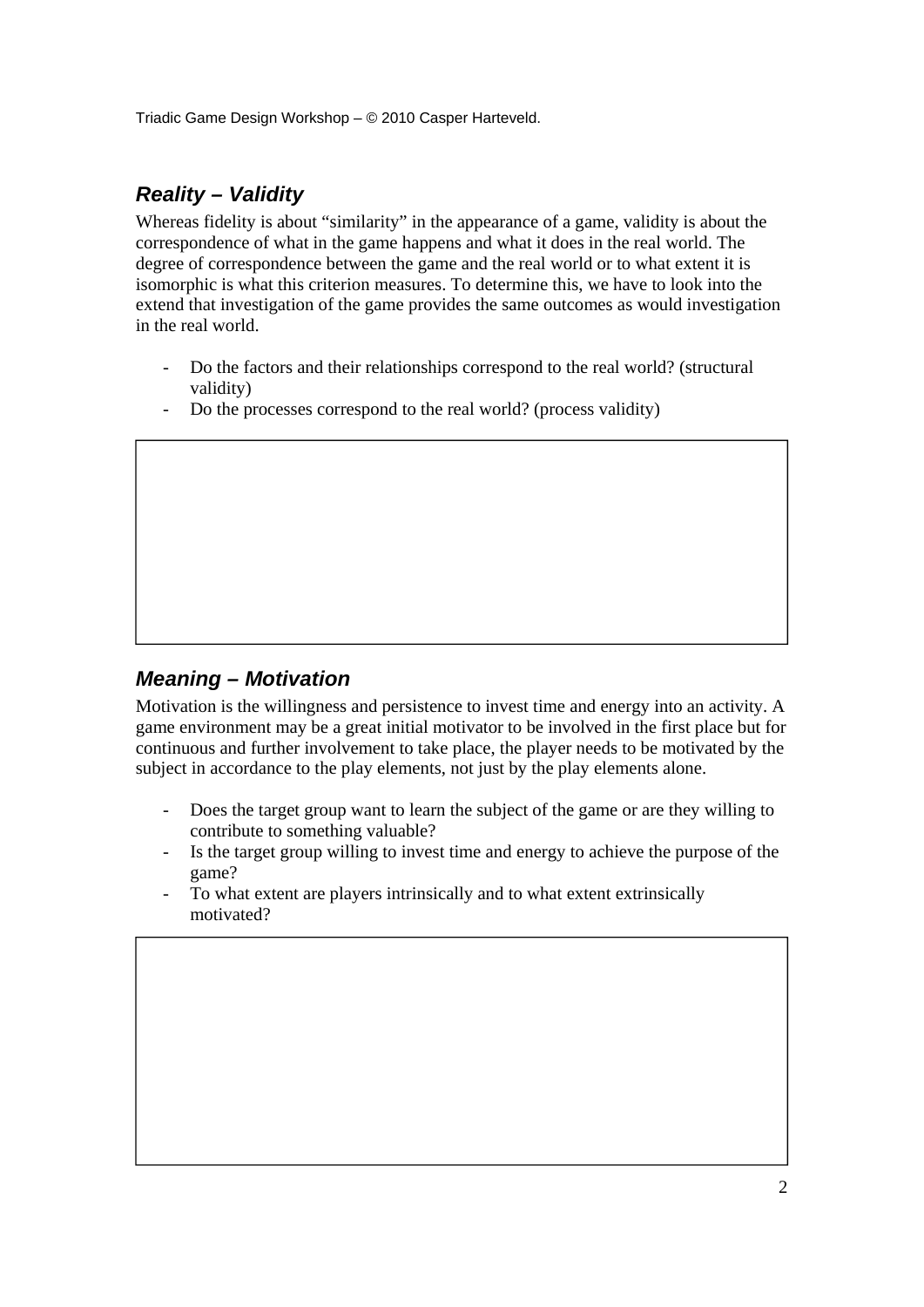#### *Meaning– Relevance*

Something is "relevant" if it serves a means to a given purpose. Therefore, a game fulfills the criterion of relevance if it accomplishes its purpose. To look into the relevance of a game, it is necessary to see how pertinent, connected, or applicable a game is to its original purpose. This can be done in two ways: the connection with the purpose and what happens in the game (internal relevance) and the connection with the purpose and the value retrieved from the game (external relevance).

- To what extent is the player really involved with the purpose of the game when playing? (internal relevance)
- Does the game accomplish its purpose? (external relevance)

#### *Meaning – Transfer*

A value, be it attitude change, data collection, or exploration, can be highly relevant but still not achieve a real world impact. For this to happen, a transfer needs to occur from the game environment to another environment.

- What variables make it difficult for a transfer to occur?
- To what extent and in what sort of situations does a transfer occur?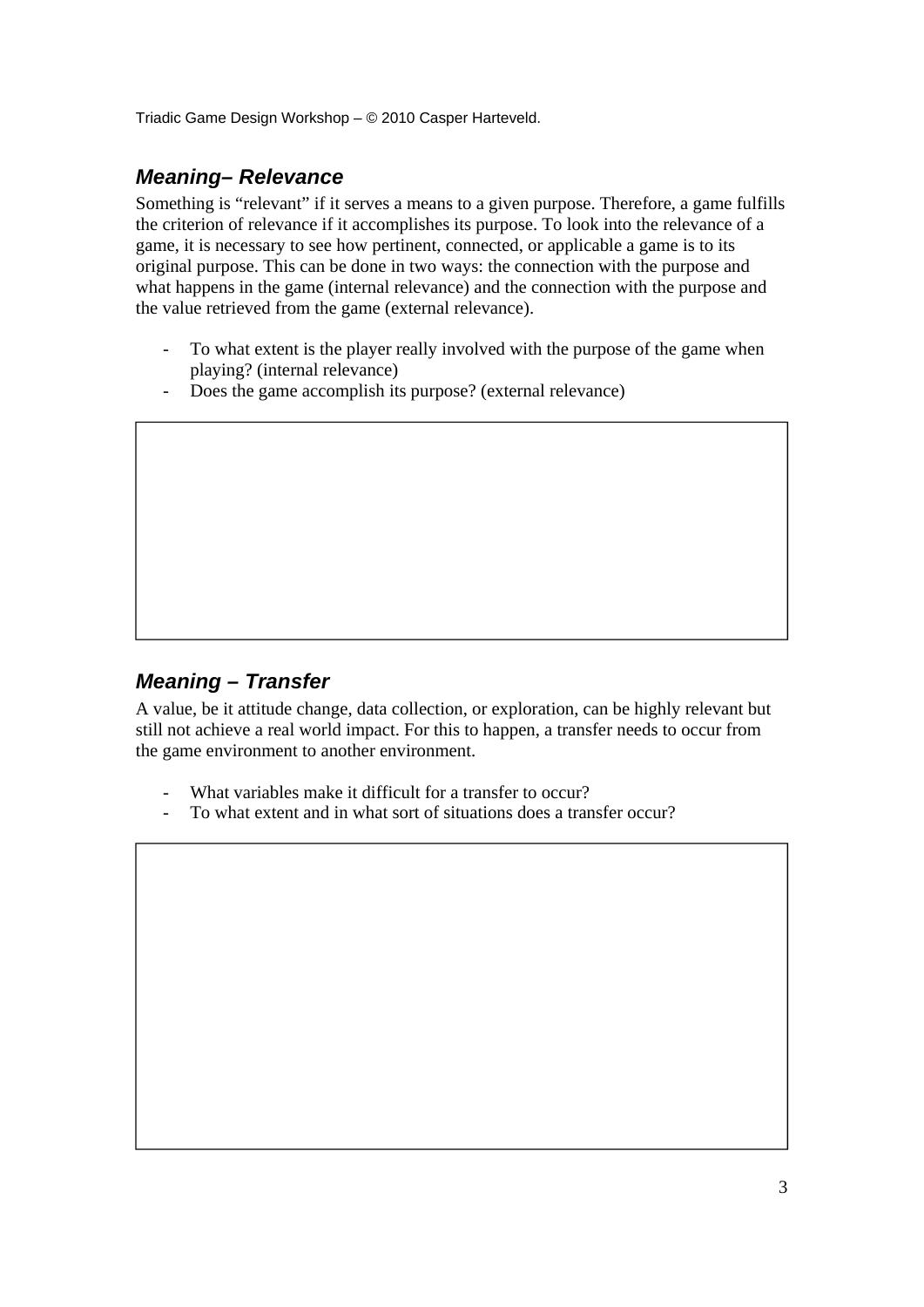# *Play – Engagement*

Engagement refers to the connection between a player and a game. This connection can be real-time when players are that much intrigued by the game that they keep on playing and playing. The other connection is "offline." Players may not actually play the game, but they are thinking about it while "engaged" with something else and/or are willing to play the game anytime soon again.

- To what extent are players willing and committed to play the game?
- What factors can explain for their engagement (e.g., fantasy, curiosity, or control)?

### *Play – Immersion*

Immersion is the feeling of being somewhere else even when one is physically situated in another—in the game environment. In getting immersed, players suspend their disbelief about not being situated in the real world but also actively create belief by filling in the gaps that the virtual environment has.

- Do players have the feeling of being somewhere else?
- In what ways do players suspend their disbelief and in what ways do they create belief?